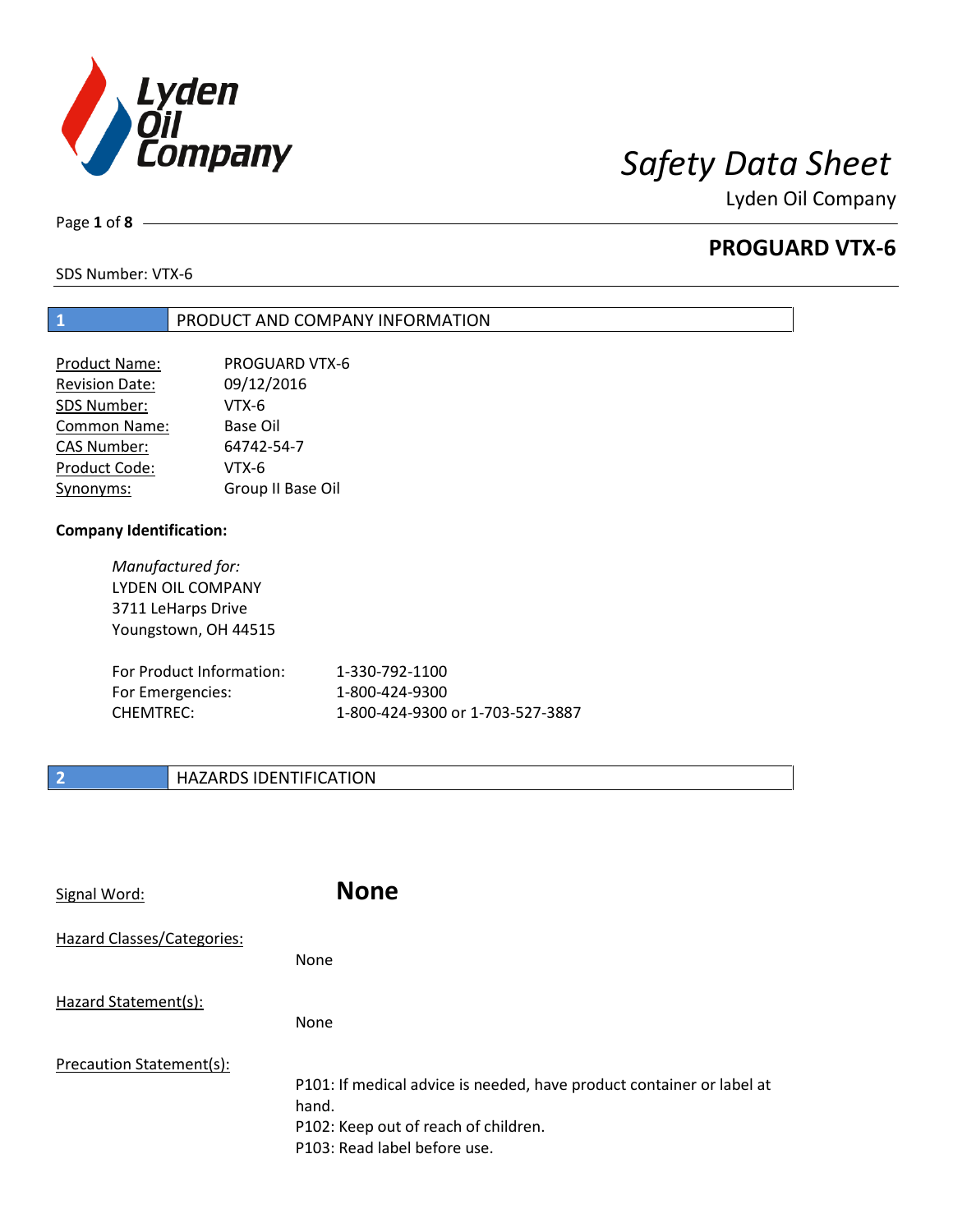

Page **2** of **8**

# **PROGUARD VTX-6**

SDS Number: VTX-6

Other Hazard Statement(s):

-NFPA Ratings:  $Health = 0$  $Fire = 1$ Reactivity  $= 0$ 

### **3** COMPOSITION / INFORMATION ON INGREDIENTS

Ingredients:

*Mixture of the substances listed below with nonhazardous additions.*

| <b>Chemical Name</b>                                   | <b>CAS Number</b> | Percentage |
|--------------------------------------------------------|-------------------|------------|
| Distillates (petroleum), hydrotreated heavy paraffinic | 64742-54-7        | 100        |

*\*Any concentration shown as a range is to protect confidentiality or is due to batch variation.*

| <b>IVILAJUNEJ</b><br>כחו־<br><b>AIL</b> | <b><i>AEACHDEC</i></b><br>FIRCF |  |
|-----------------------------------------|---------------------------------|--|
|-----------------------------------------|---------------------------------|--|

### Description of First Aid Measures:

| Inhalation:          | If symptoms develop, move victim to fresh air. If symptoms persist,<br>obtain medical attention.                                                                                                                                              |
|----------------------|-----------------------------------------------------------------------------------------------------------------------------------------------------------------------------------------------------------------------------------------------|
| <b>Skin Contact:</b> | Wash with soap and water. Remove contaminated clothing and wash<br>before reuse. Get medical attention if needed.                                                                                                                             |
| Eye Contact:         | Flush immediately with large amounts of water for at least 15<br>minutes. Eyelids should be held away from the eyeball to ensure<br>thorough rinsing. Gently remove contacts while flushing. Get medical<br>attention if irritation persists. |
| Ingestion:           | If swallowed, call a poison control center or doctor immediately. Do<br>not induce vomiting without medical advice. Never give anything by<br>mouth to an unconscious person.                                                                 |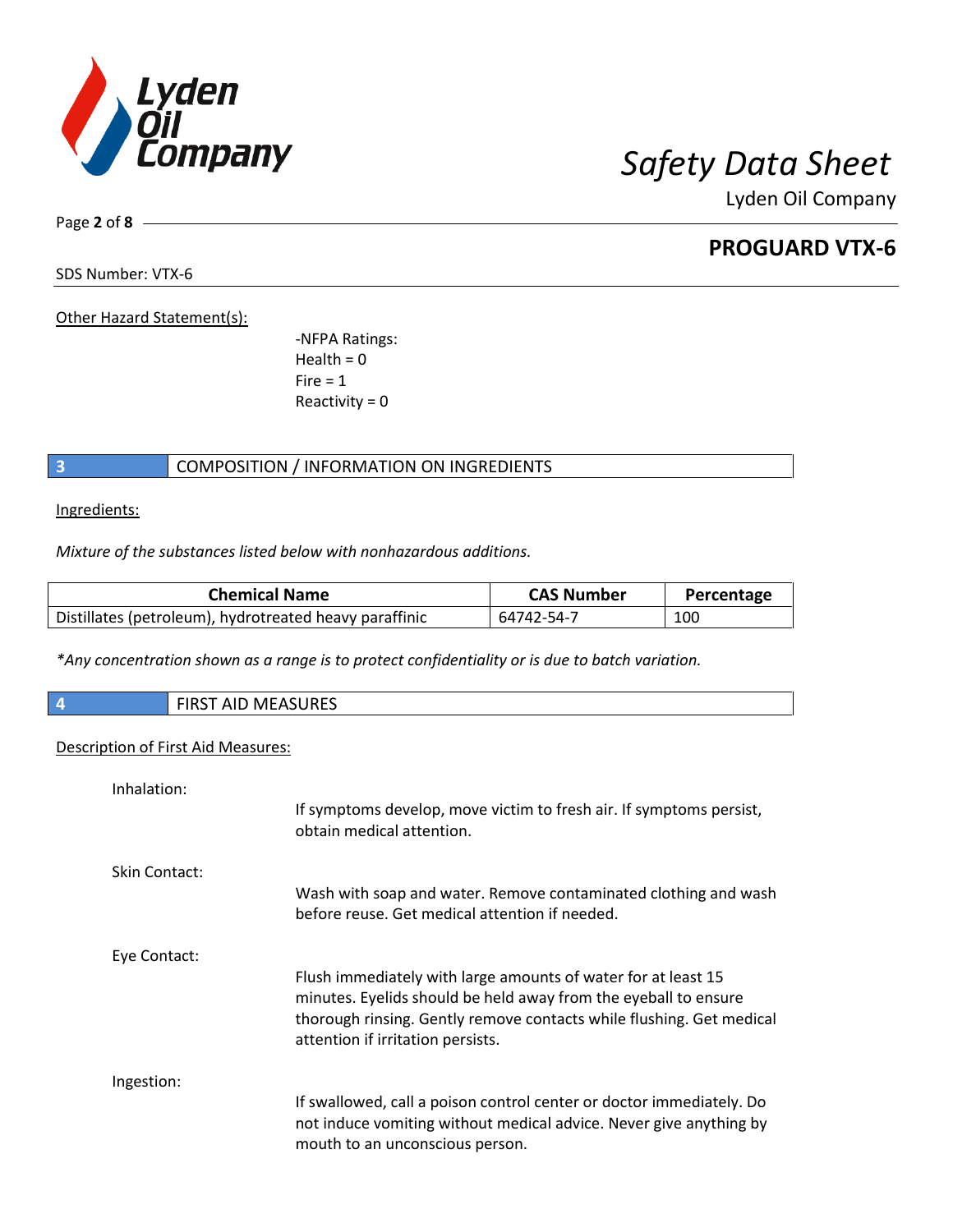

Page **3** of **8**

Lyden Oil Company

**PROGUARD VTX-6** SDS Number: VTX-6 Symptoms and Effects, both acute and delayed: No further relevent data available. Recommended Actions: Treat symptomatically. Call a doctor or poison control center for guidance. **5** FIRE FIGHTING MEASURES Recommended Fire-Extinguishing Equipment: Use dry powder, foam, or carbon dioxide fire extinguishers. Water may be ineffective in fighting an oil fire unless used by experienced fire fighters. Possible Hazards During a Fire: Hazardous combustion products may include: A complex mixture of airborne solid and liquid particulates and gases (smoke). Carbon monoxide. Unidentified organic and inorganic compounds. Recommendations to Firefighters: Proper protective equipment including breathing apparatus. **6** ACCIDENTAL RELEASE MEASURES Personal Precautions: Avoid contact with skin, eyes, and clothing. Keep away from sources of ignition. Emergency Procedures: Contain spilled material, collect in suitable and

properly labeled containers.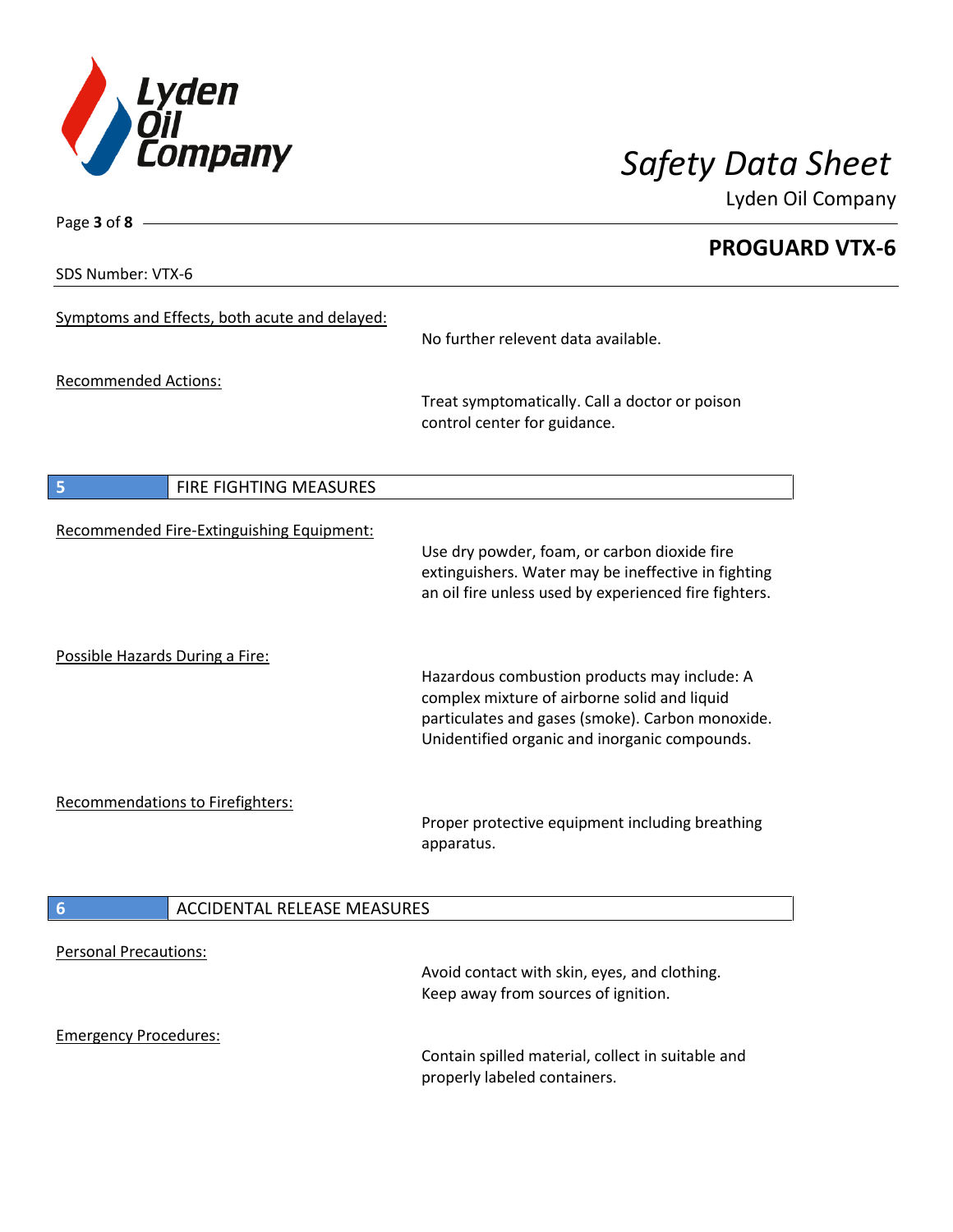

| Page 4 of 8 -                                               |                                                                     |                       |
|-------------------------------------------------------------|---------------------------------------------------------------------|-----------------------|
|                                                             |                                                                     | <b>PROGUARD VTX-6</b> |
| SDS Number: VTX-6                                           |                                                                     |                       |
|                                                             |                                                                     |                       |
| <b>Environmental Precautions:</b>                           | Do not allow to reach sewage system or any water                    |                       |
|                                                             | course.                                                             |                       |
|                                                             | Do not allow to enter ground waters.                                |                       |
| Cleanup Procedures:                                         |                                                                     |                       |
|                                                             | Pick up excess with inert absorbant material.                       |                       |
|                                                             |                                                                     |                       |
| <b>HANDLING AND STORAGE</b><br>$\overline{7}$               |                                                                     |                       |
|                                                             |                                                                     |                       |
| <b>Handling Precautions:</b>                                |                                                                     |                       |
|                                                             | Handle with care and avoid spillage on the floor.                   |                       |
|                                                             | Do not cut, weld, drill, grind, braze, or solder<br>container.      |                       |
|                                                             |                                                                     |                       |
| <b>Storage Requirements:</b>                                |                                                                     |                       |
|                                                             | Keep container tightly sealed.                                      |                       |
|                                                             | Keep away from sources of ignition.                                 |                       |
|                                                             |                                                                     |                       |
| $\boldsymbol{8}$<br>EXPOSURE CONTROLS / PERSONAL PROTECTION |                                                                     |                       |
|                                                             |                                                                     |                       |
| <b>Exposure Limits:</b><br>-Oil mist, mineral (100%):       |                                                                     |                       |
|                                                             |                                                                     |                       |
| ACGIH TLV - Long-term value: 5mg/m <sup>3</sup>             |                                                                     |                       |
| OSHA PEL - Long-term value: 5mg/m <sup>3</sup>              |                                                                     |                       |
| <b>Engineering Controls:</b>                                |                                                                     |                       |
|                                                             | All ventilation should be designed in accordance                    |                       |
|                                                             | with OSHA standard (29 CFR 1910.94).                                |                       |
| Personal Protective Equipment:                              |                                                                     |                       |
|                                                             | Keep away from foodstuffs, beverages, and feed.                     |                       |
|                                                             | Immediately remove all soiled and contaminated                      |                       |
|                                                             | clothing.                                                           |                       |
|                                                             | Wash hands before breaks and at the end of work.                    |                       |
|                                                             | Avoid contact with eyes and skin.<br>Use safety glasses and gloves. |                       |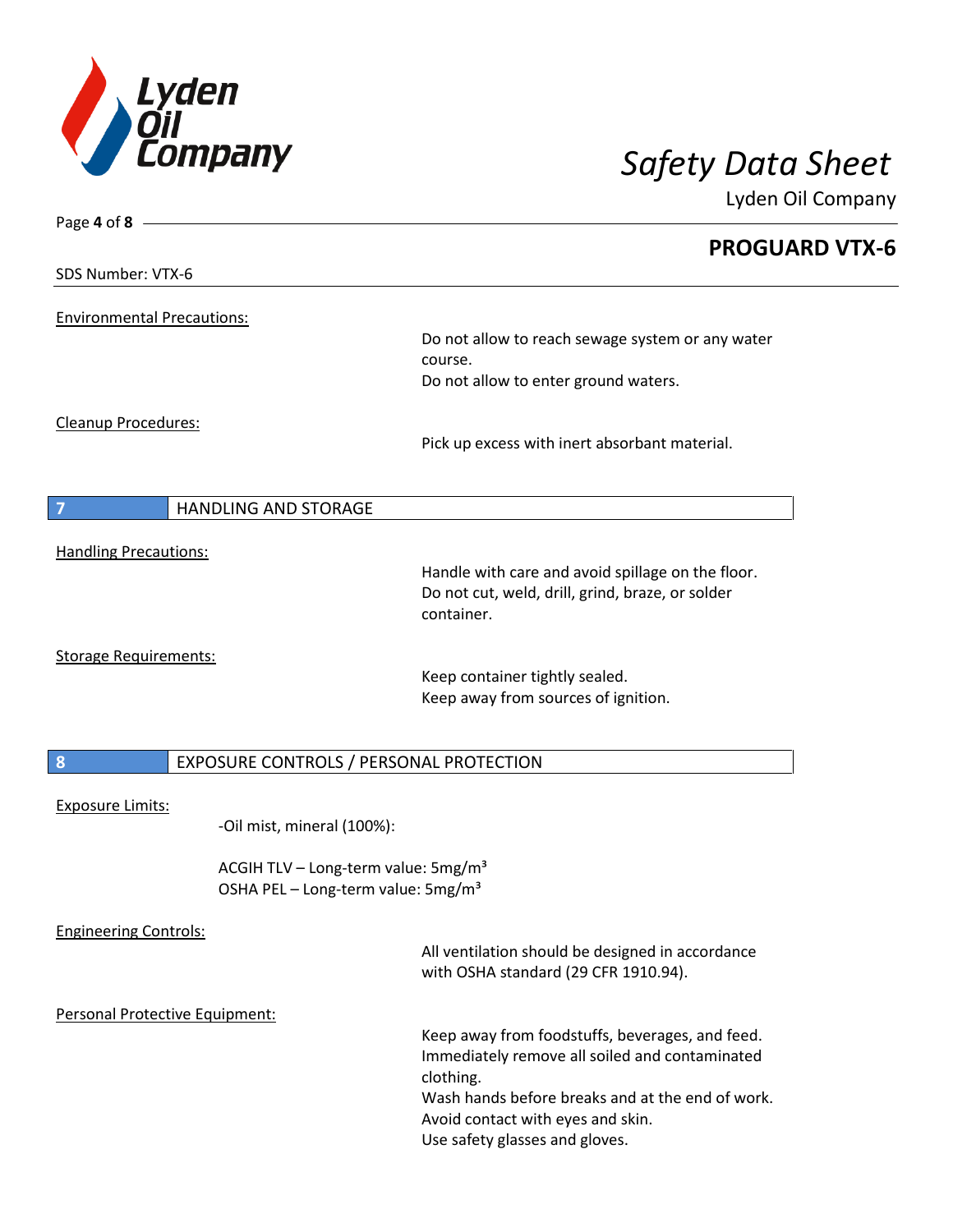

SDS Number: VTX-6

Page **5** of **8**

## **PROGUARD VTX-6**

**9** PHYSICAL AND CHEMICAL PROPERTIES

| Color:                        | Light Yellow                                   |
|-------------------------------|------------------------------------------------|
| <b>Physical State:</b>        | Liquid                                         |
| Odor:                         | Characteristic                                 |
| Odor Threshold:               | Data not available                             |
| pH:                           | Data not available                             |
| <b>Melting Point:</b>         | Data not available                             |
| <b>Boiling Point:</b>         | $316°$ C / 600 $°$ F                           |
| <b>Boiling Range:</b>         | Data not available                             |
| Flash Point:                  | 176° C / 350° F                                |
| <b>Evaporation Rate:</b>      | Data not available                             |
| Flammability:                 | Data not available                             |
| <b>Flammability Limits:</b>   | Data not available                             |
| Vapor Pressure:               | $<$ 0.1 mmHg at 20 $^{\circ}$ C                |
| Vapor Density:                | >1                                             |
| <b>Relative Density:</b>      | 0.85                                           |
| Solubilities:                 | Insoluble in water                             |
| <b>Partition Coefficient:</b> | Data not available                             |
| Auto-Ignition Temperature:    | Data not available                             |
| Decomposition Temperature:    | Data not available                             |
| Viscosity:                    | 25-30 mm <sup>2</sup> /sec (kinematic at 40°C) |
|                               |                                                |

| Stability:           | Stable under normal conditions.                                  |
|----------------------|------------------------------------------------------------------|
| Reactivity:          | Not reactive under normal conditions.                            |
| Conditions to Avoid: | Extreme temperature, sparks, open flame, and<br>direct sunlight. |
| Hazardous Reactions: | No known hazardous reactions.                                    |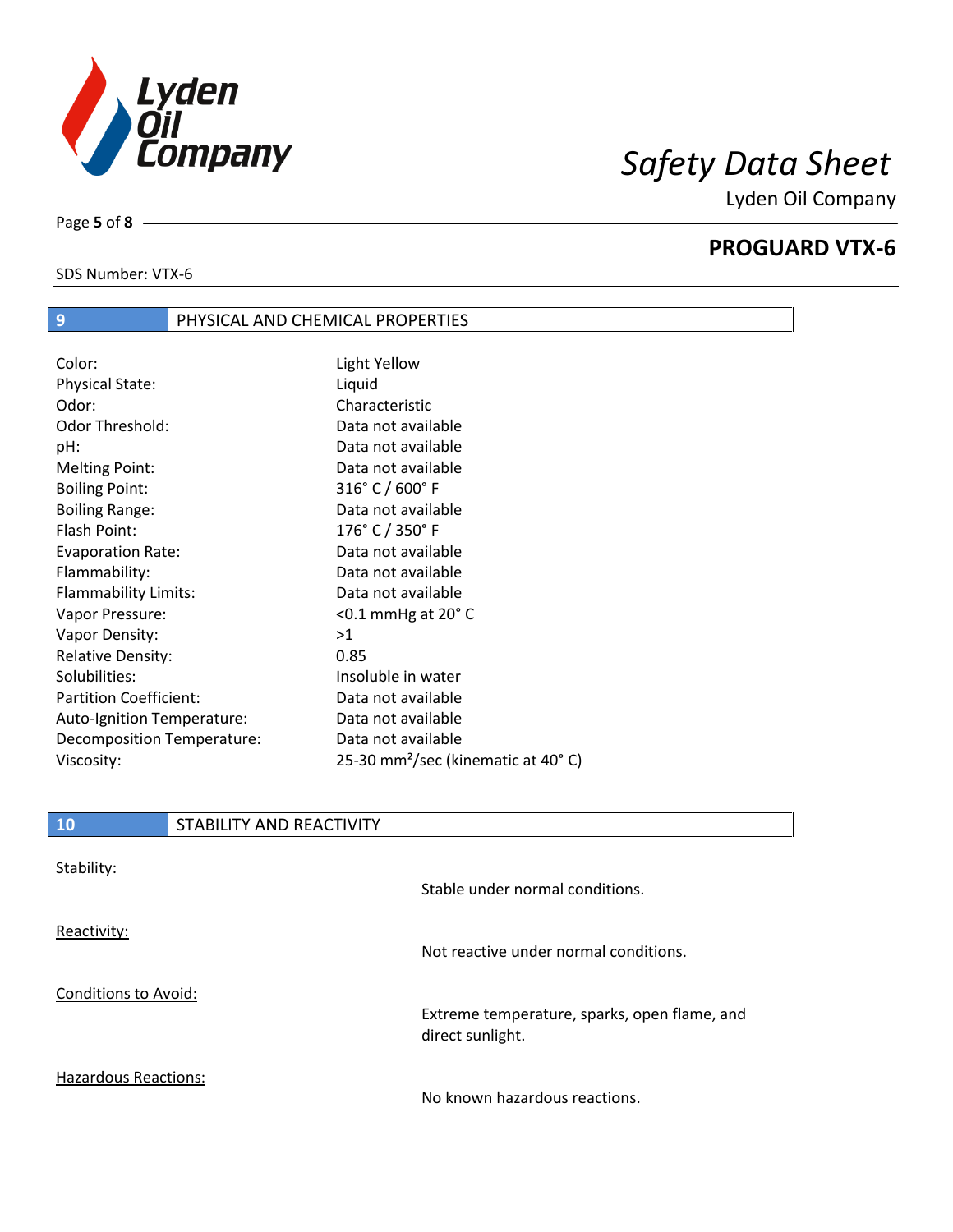

| Page 6 of 8 $-$                        |                                                                                                                           |
|----------------------------------------|---------------------------------------------------------------------------------------------------------------------------|
| SDS Number: VTX-6                      | <b>PROGUARD VTX-6</b>                                                                                                     |
|                                        |                                                                                                                           |
| <b>Incompatible Materials:</b>         | Strong oxidizers.                                                                                                         |
| <b>Decomposition Products:</b>         |                                                                                                                           |
|                                        | Hazardous decomposition products are not<br>expected to form.                                                             |
| 11<br><b>TOXICOLOGICAL INFORMATION</b> |                                                                                                                           |
| Routes of Exposure:                    |                                                                                                                           |
|                                        | Skin and eye contact are the primary routes of<br>exposure although exposure may occur following<br>accidental ingestion. |
| <b>Exposure Effects:</b>               | Repeated skin contact may cause dermatitis or an<br>oil acne.                                                             |
| <b>Measures of Toxicity:</b>           |                                                                                                                           |
|                                        | No test data available.                                                                                                   |
| Carcinogenic/Mutagenic Precautions:    | Non-carcinogenic and not expected to be<br>mutagentic.                                                                    |
|                                        |                                                                                                                           |
| $12$<br><b>ECOLOGICAL INFORMATION</b>  |                                                                                                                           |
| <b>Ecological Precautions:</b>         | Avoid exposing to the environment.                                                                                        |
| <b>Ecological Effects:</b>             | No specific environmental or aquatic data available.                                                                      |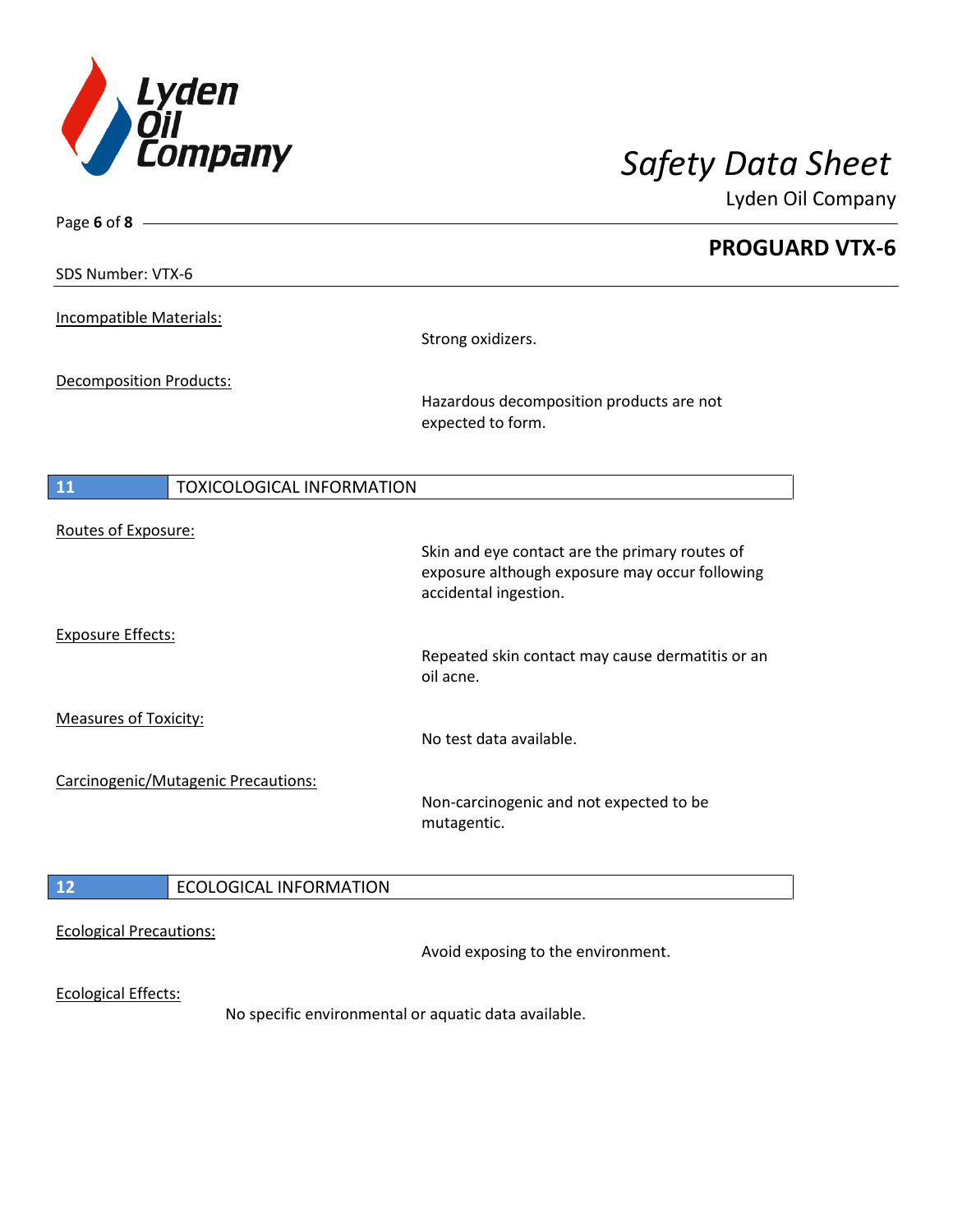

**PROGUARD VTX-6**

SDS Number: VTX-6

Page **7** of **8**

| 13                              | <b>DISPOSAL CONSIDERATIONS</b> |                                                                                             |
|---------------------------------|--------------------------------|---------------------------------------------------------------------------------------------|
| Disposal Methods:               |                                |                                                                                             |
|                                 |                                | Dispose of waste material in accordance with all<br>local, state, and federal requirements. |
| Disposal Containers:            |                                | Use properly approved container for disposal.                                               |
| <b>Special Precautions:</b>     |                                | Do not flush to surface waters or drains.                                                   |
| 14                              | <b>TRANSPORT INFORMATION</b>   |                                                                                             |
|                                 |                                |                                                                                             |
| <b>UN Number:</b>               | Data not available             |                                                                                             |
| <b>UN Shipping Name:</b>        | Data not available             |                                                                                             |
| <b>Transport Hazard Class:</b>  | Data not available             |                                                                                             |
| Packing Group:                  | Data not available             |                                                                                             |
| <b>Environmental Hazards:</b>   |                                |                                                                                             |
|                                 |                                | Data not available                                                                          |
| <b>Bulk Transport Guidance:</b> |                                |                                                                                             |
|                                 |                                | Data not available                                                                          |
| <b>Special Precautions:</b>     |                                |                                                                                             |
|                                 |                                | Not regulated by DOT.                                                                       |
| 15                              | <b>REGULATORY INFORMATION</b>  |                                                                                             |

This material and all of its components are listed on the Inventory of Existing Chemical Substances under the Toxic Substances Control Act.